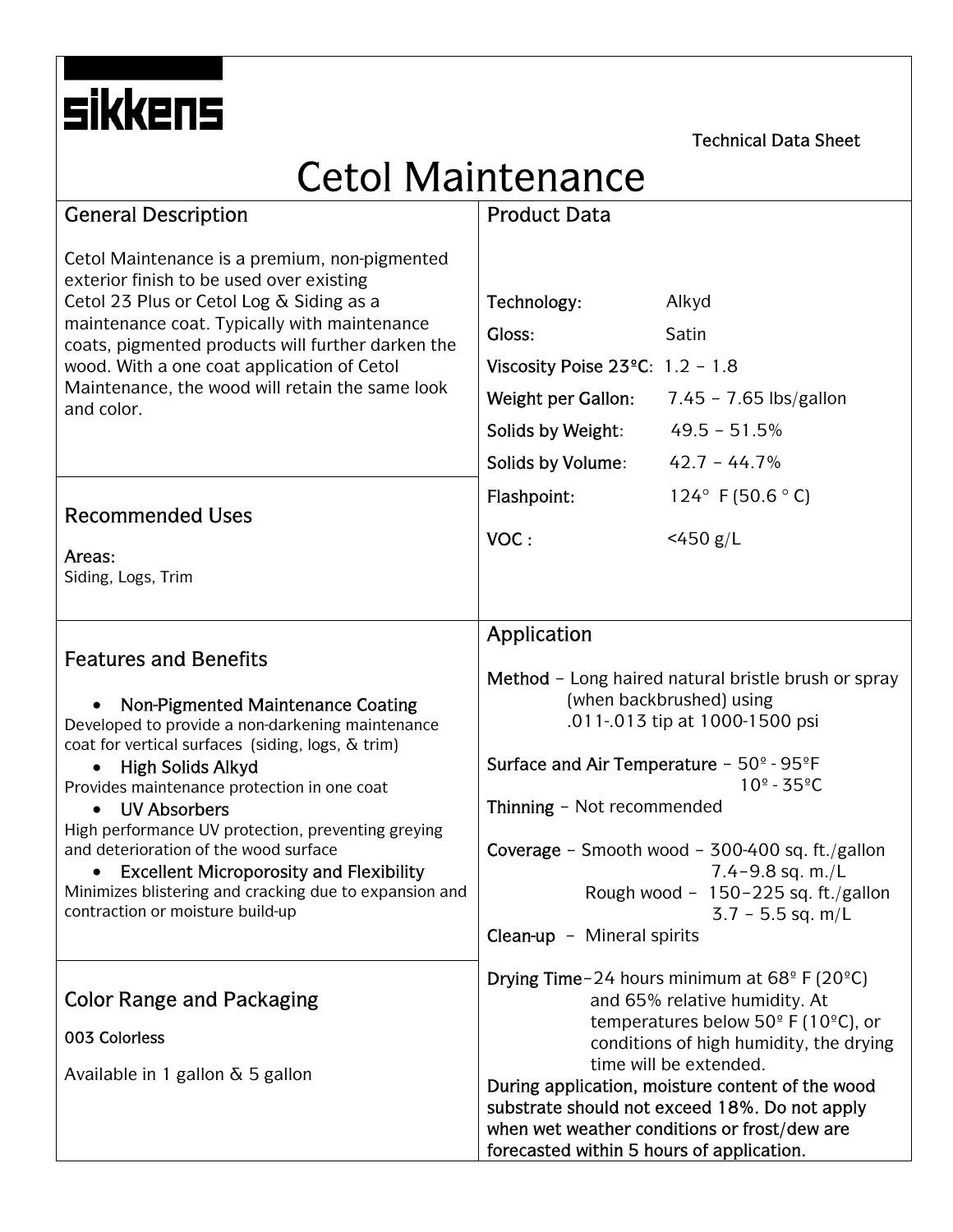Technical Data Sheet

# Cetol Maintenance

### Preparation Procedures for Previously Sikkens-Coated Surfaces

Spray the surface with clean water, wetting the wood. Clean the surface with a solution of 2 ounces of 100% powdered Tri-Sodium Phosphate (TSP) or phosphate-free substitute plus 1 quart of liquid bleach in 3 quarts of water. Apply this solution generously to the wood with a garden pump sprayer. Let the solution sit on the wood for 15-20 minutes. During this period, lightly scrub the surface with a hard bristle brush to help effectively remove dirt and mildew spores. Do not let the solution dry on the wood. Keep it wet. Power wash the cleaning solution from the wood with clean water. To prevent damaging the wood, do not exceed 500 psi. The nozzle must be a maximum of 1 foot from the surface for full effectiveness. Let the surface dry for 3 days before application. Fill all joints, cracks, nail holes, if needed, with a good quality polyurethane or acrylic caulk/filler.

### Application Procedure:

sikkens

It is always recommended to perform a one coat test sample to check for desired results. Apply over Cetol 23 Plus or Log & Siding where the surface is in good condition and has been maintained according to Sikkens guidelines. Do not apply Cetol Maintenance over raw wood, decks, doors, outdoor furniture, or fences. Do not apply over Cetol Door & Window, Cetol SRD, or Cetol DEK Finish. Do not use for marine applications. Stir before using. Do not thin. Intermix batches to ensure consistency. Do not apply when the surface is hot to the touch or when rain, dew or frost is present or expected within 5 hours of application. After preparation, apply one (1) coat of Cetol Maintenance. During application, saturate all end grains, nail holes, cavities, and minor cracks in the wood. Brush on a liberal coat and maintain a wet edge to prevent lap marks or possible missed areas, as Cetol Maintenance is non-pigmented and will be more difficult to see on the surface. Brush in the direction of the wood grain starting at one end of the board or log and continuing to the other end of the board or log. Cetol Maintenance may be sprayed when backbrushed. Follow with recommended maintenance procedures and schedule.

Note: *Cetol Maintenance needs UV light to cure properly. The absence of UV light will significantly slow the drying process.*

#### Maintenance Procedure and Schedule:

Proper maintenance starts with visual inspection. Apply Cetol Maintenance every 2 to 3 years. However, as weathering, exposure, and altitude can vary widely, maintenance may be needed sooner and should be performed when visually required regardless of time frame. Before application of a maintenance coat, prepare the surface using the previously mentioned TSP solution. Let the surface dry 3 days after power washing. Apply one (1) coat of Cetol Maintenance.

## Health and Safety Data:

Warning: DANGER! RAGS, STEEL WOOL, BRUSHES, ROLLERS, AND ANY WASTE SOAKED WITH THIS PRODUCT MAY SPONTANEOUSLY CATCH FIRE IF IMPROPERLY DISPOSED OR STORED. To avoid a spontaneous combustion fire, immediately, after each use, place rags, steel wool, brushes, rollers or waste in a sealed, water-filled metal container. Keep away from combustible materials. For disposal guidance, contact your local household refuse collection service, fire department, or your local government environmental control agency. Harmful or fatal if swallowed. Keep out of reach of children. Keep away from open flame or sparks. Use only with adequate ventilation.

First Aid Treatment: Refer to the Material Safety Data Sheet found on our website or by calling Customer/Technical Support at 1-866-SIKKENS.